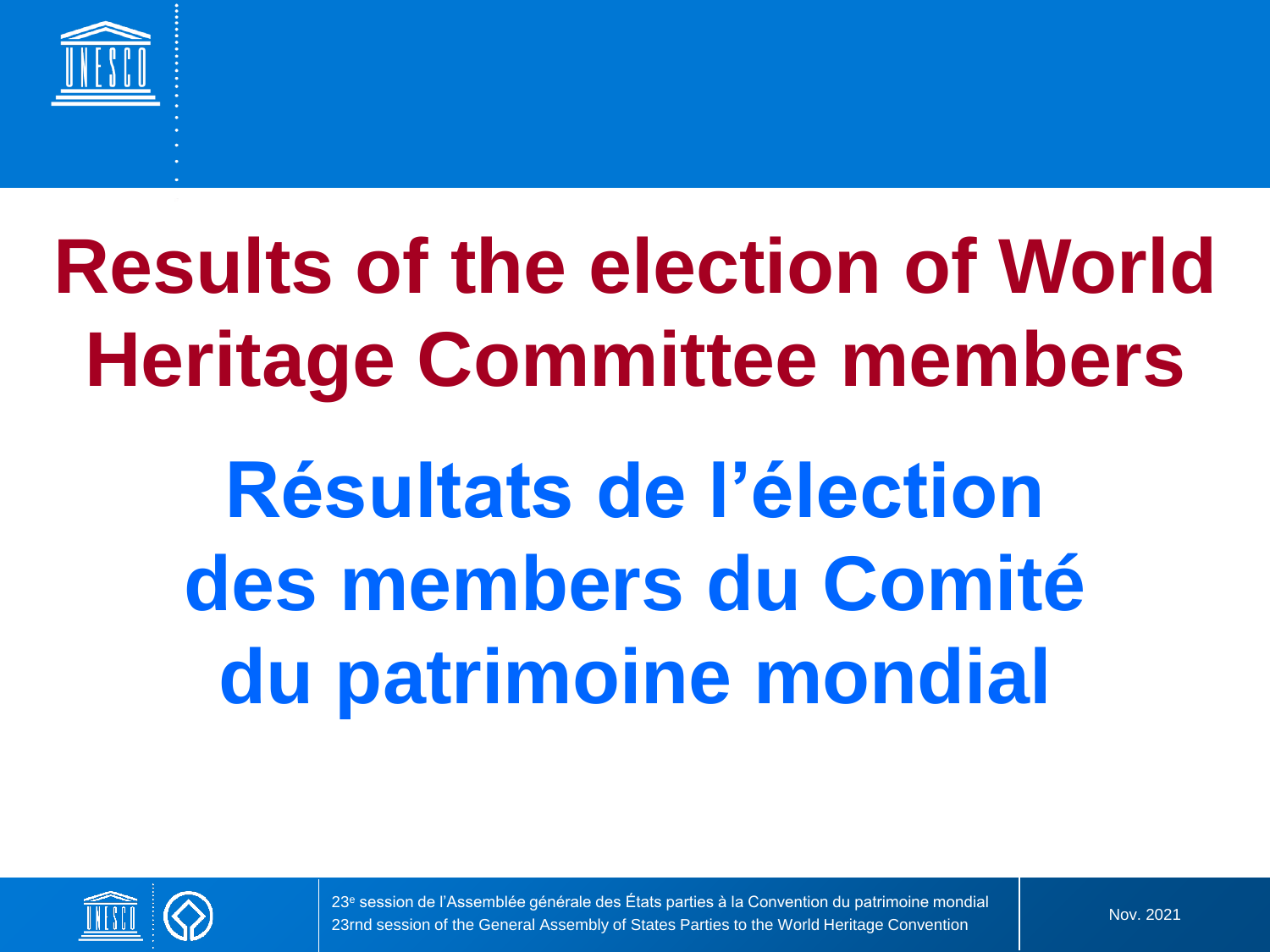

### **Allocated seats Groups I, II, III, IV 1st ballot**

## **Sièges alloués Groupes I, II, III, IV 1 er tour**

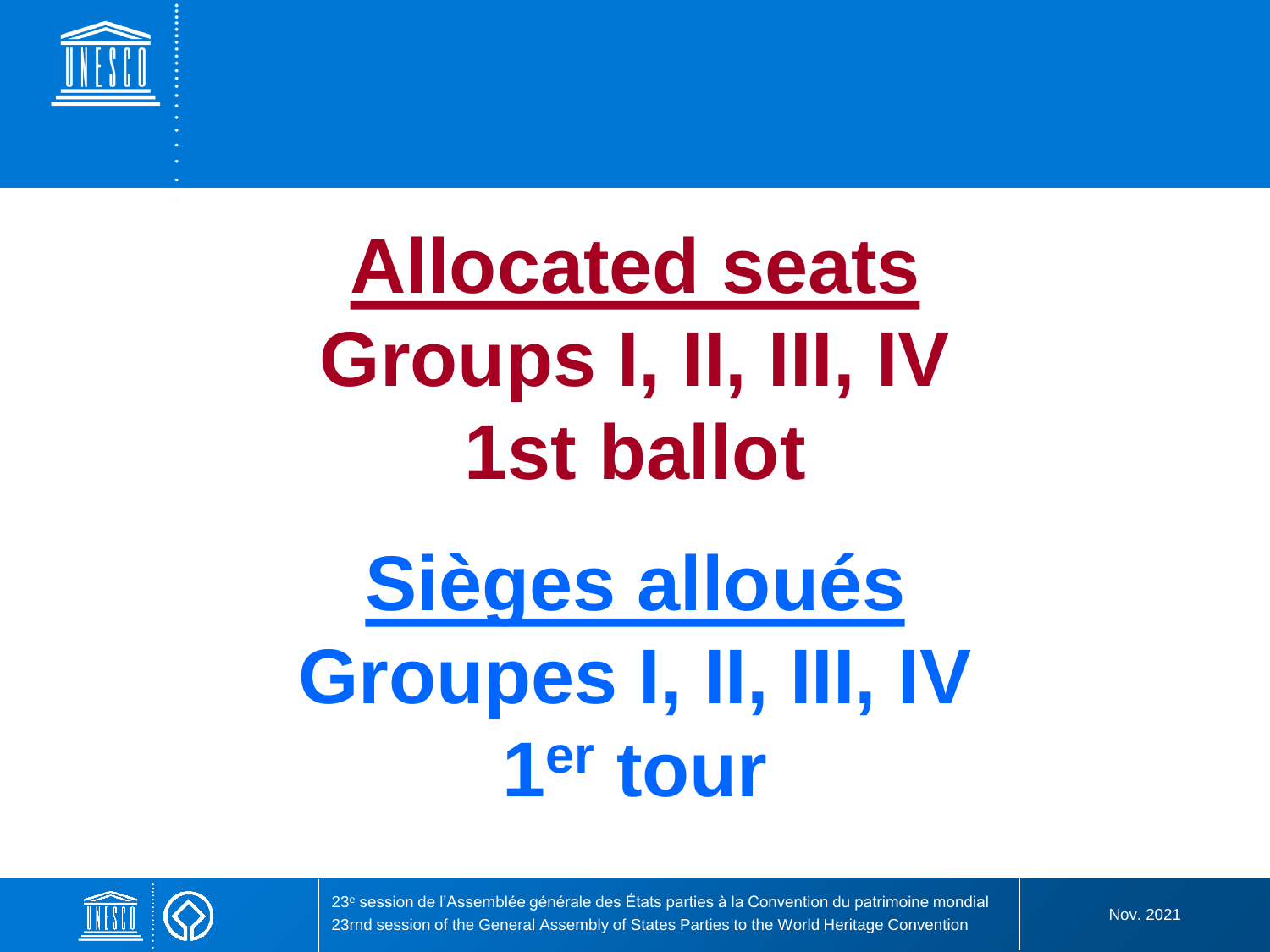

| <b>Group I/ Groupe I</b>            |                |
|-------------------------------------|----------------|
| Number of ballots cast              | 177            |
| Nombre de bulletins de vote déposés |                |
| Invalid votes                       | 1              |
| <b>Bulletins nuls</b>               |                |
| <b>Abstentions</b>                  | $\overline{2}$ |
| Number of valid votes               | 174            |
| Nombre de voix valides              |                |
| <b>Belgium / Belgique</b>           | 78             |
| <b>Greece / Grèce</b>               | 119            |
| <b>Italy / Italie</b>               | 143            |

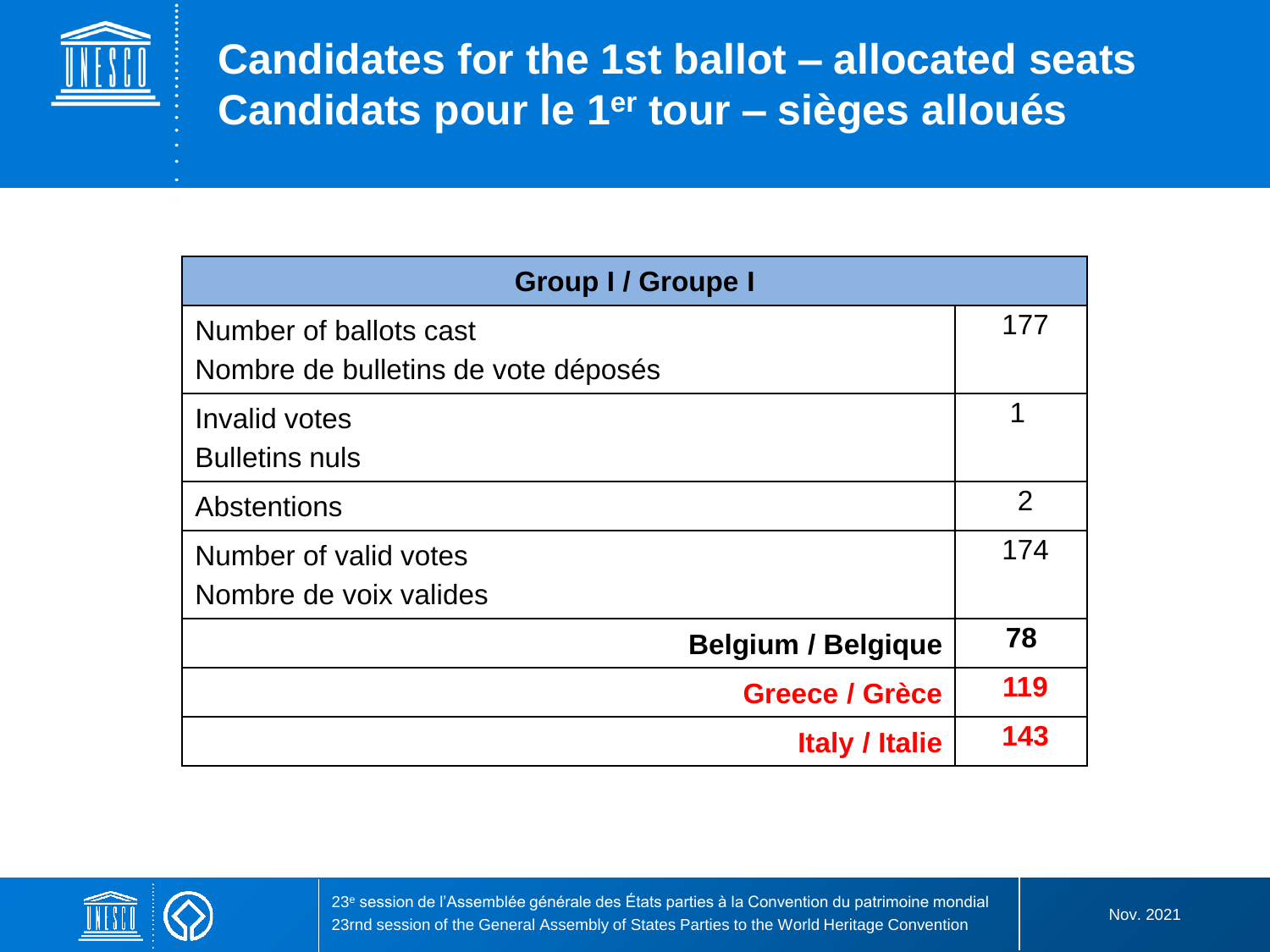

| <b>Group II / Groupe II</b>         |     |
|-------------------------------------|-----|
| Number of ballots cast              | 177 |
| Nombre de bulletins de vote déposés |     |
| Invalid votes                       | 11  |
| <b>Bulletins nuls</b>               |     |
| <b>Abstentions</b>                  |     |
| Number of valid votes               | 166 |
| Nombre de voix valides              |     |
| <b>Bulgaria / Bulgarie</b>          | 166 |

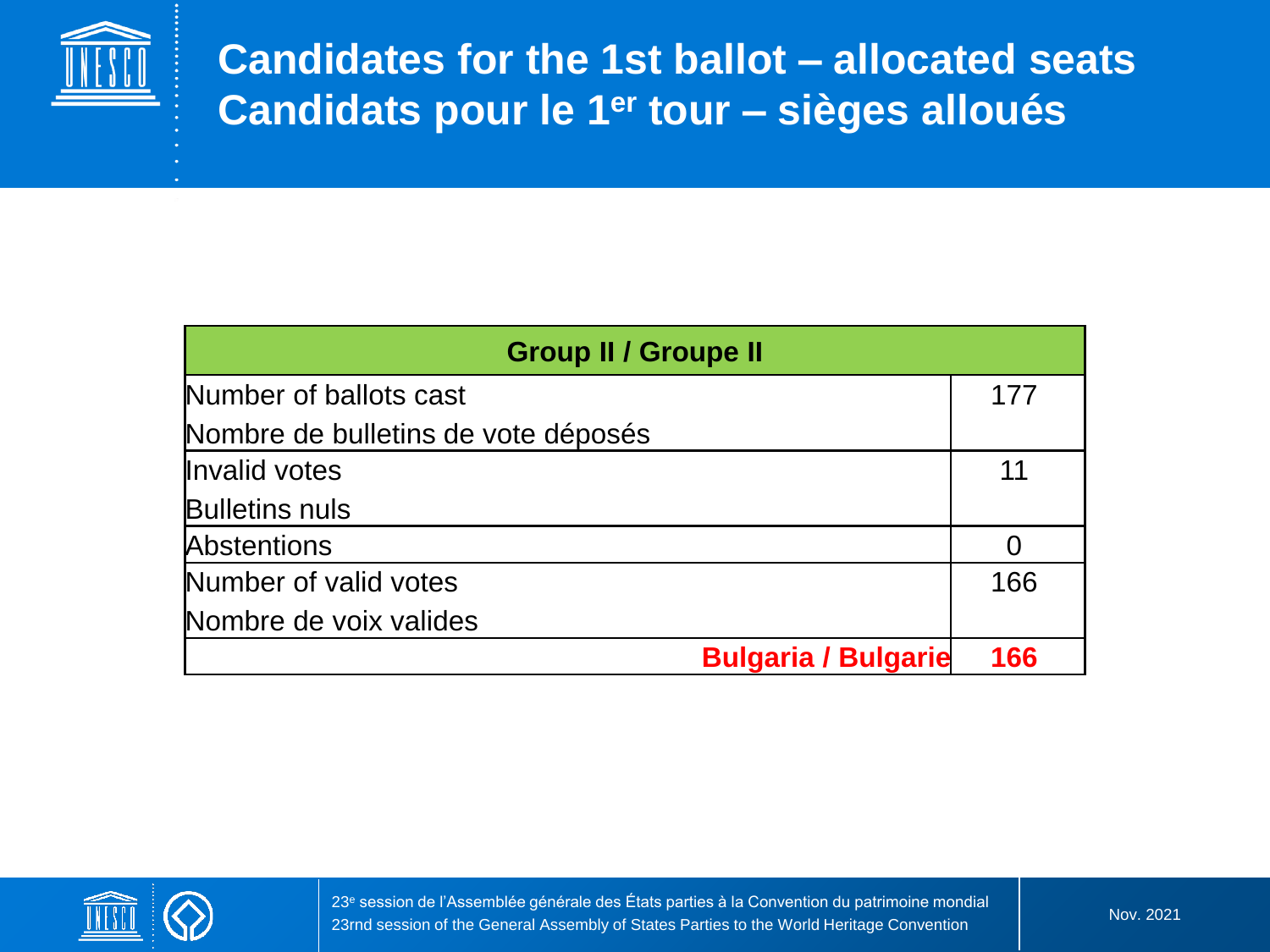

| <b>Group III / Groupe III</b>                                                       |     |
|-------------------------------------------------------------------------------------|-----|
| Number of ballots cast                                                              | 177 |
| Nombre de bulletins de vote déposés                                                 |     |
| Invalid votes                                                                       | 4   |
| <b>Bulletins nuls</b>                                                               |     |
| <b>Abstentions</b>                                                                  | O   |
| Number of valid votes                                                               | 173 |
| Nombre de voix valides                                                              |     |
| Antigua and Barbuda / Antigua-et-Barbuda                                            | 29  |
| <b>Argentina / Argentine</b>                                                        | 104 |
| <b>Barbados / Barbade</b>                                                           | 66  |
| <b>Colombia / Colombie</b>                                                          | 62  |
| <b>Mexico / Mexique</b>                                                             | 121 |
| <b>Saint Vincent and the Grenadines /</b><br><b>Saint Vincent et les Grenadines</b> | 103 |

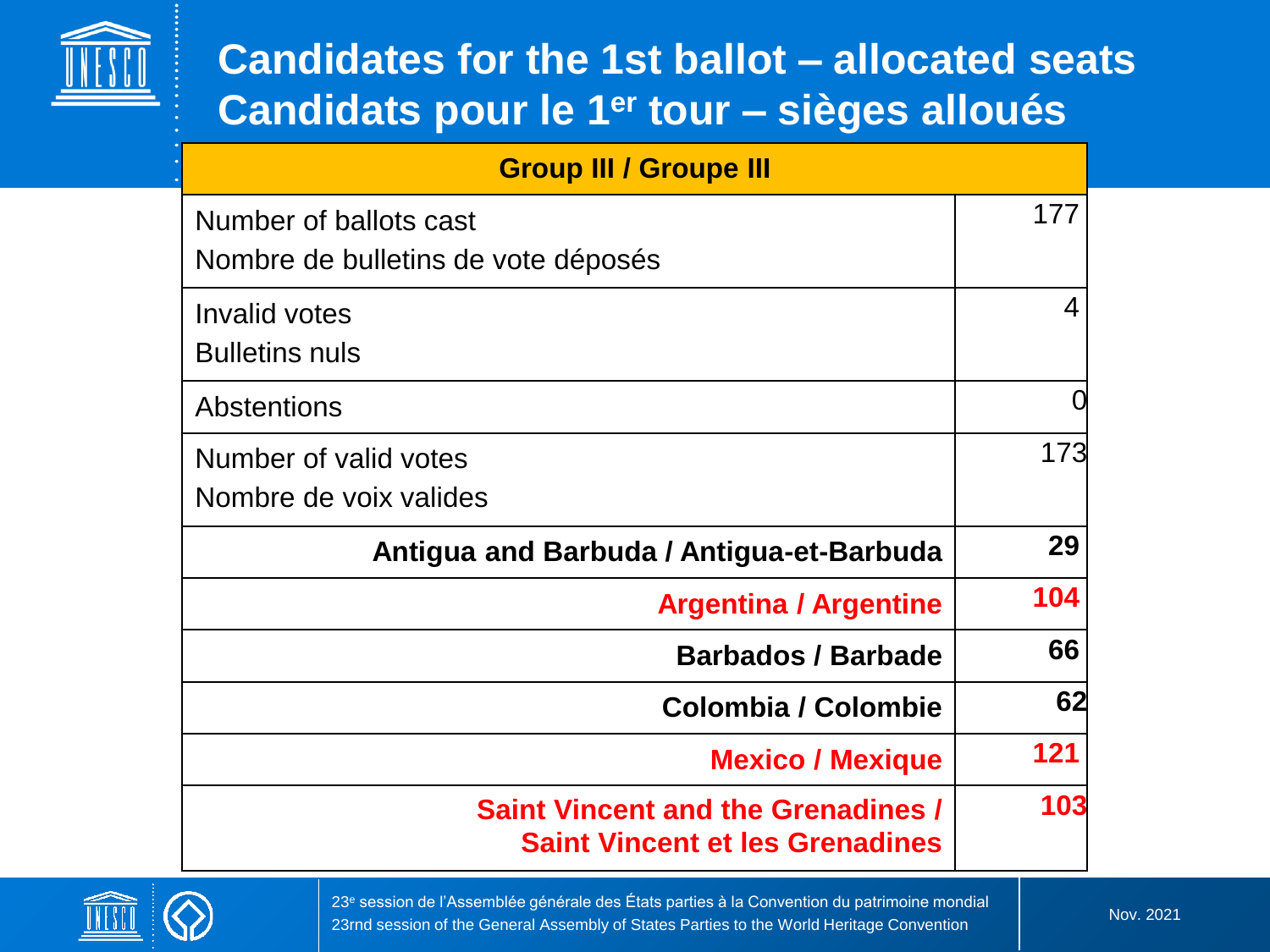

| <b>Group IV / Group IV</b>          |                |
|-------------------------------------|----------------|
| Number of ballots cast              | 177            |
| Nombre de bulletins de vote déposés |                |
| Invalid votes                       | $\overline{2}$ |
| <b>Bulletins nuls</b>               |                |
| <b>Abstentions</b>                  |                |
| Number of valid votes               | 173            |
| Nombre de voix valides              |                |
| India / Inde                        | 142            |
| Japan / Japon                       | 141            |
| <b>Mongolia / Mongolie</b>          | 51             |

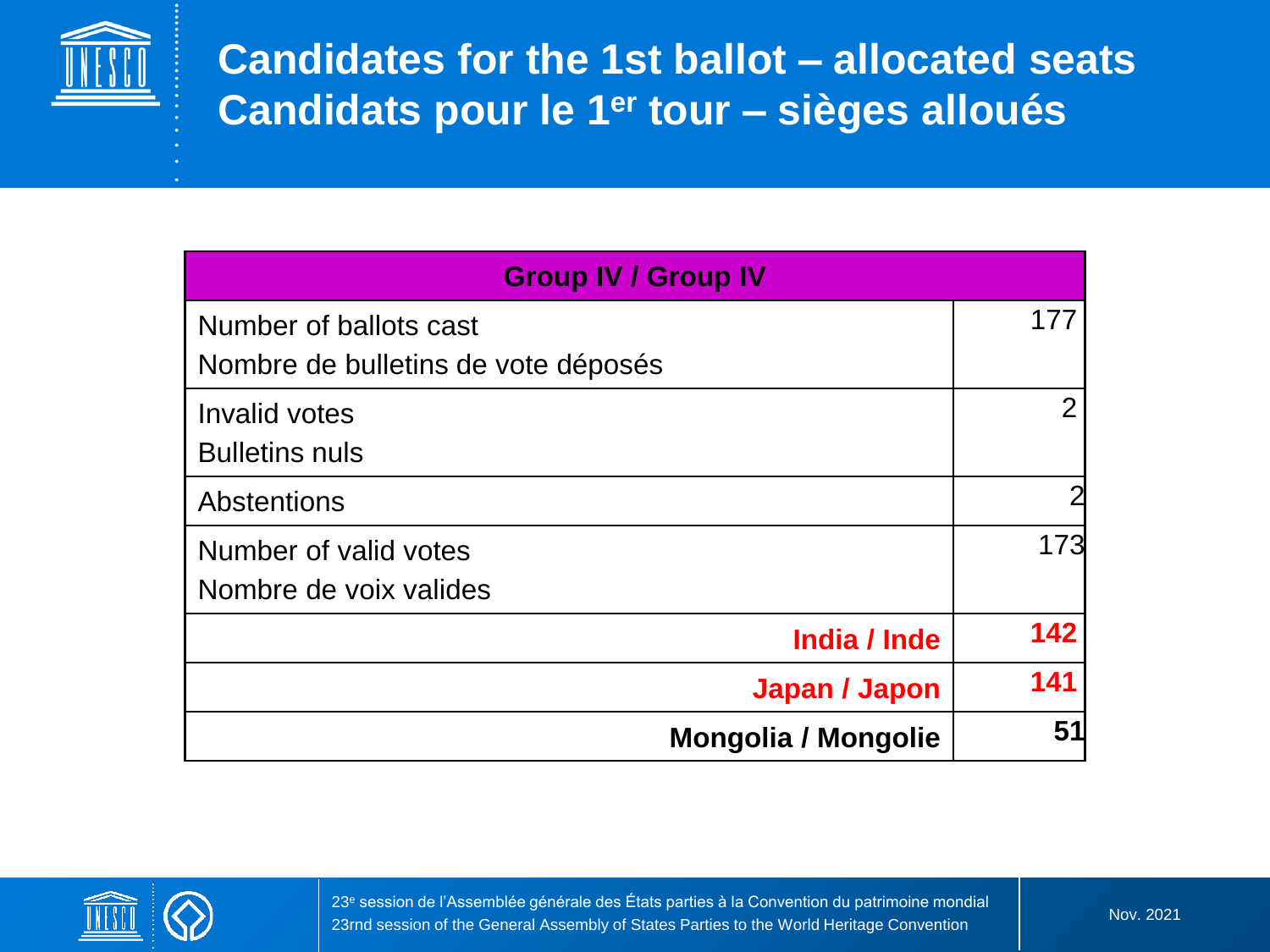

# **Open seats 1st ballot Sièges ouverts 1 er tour**